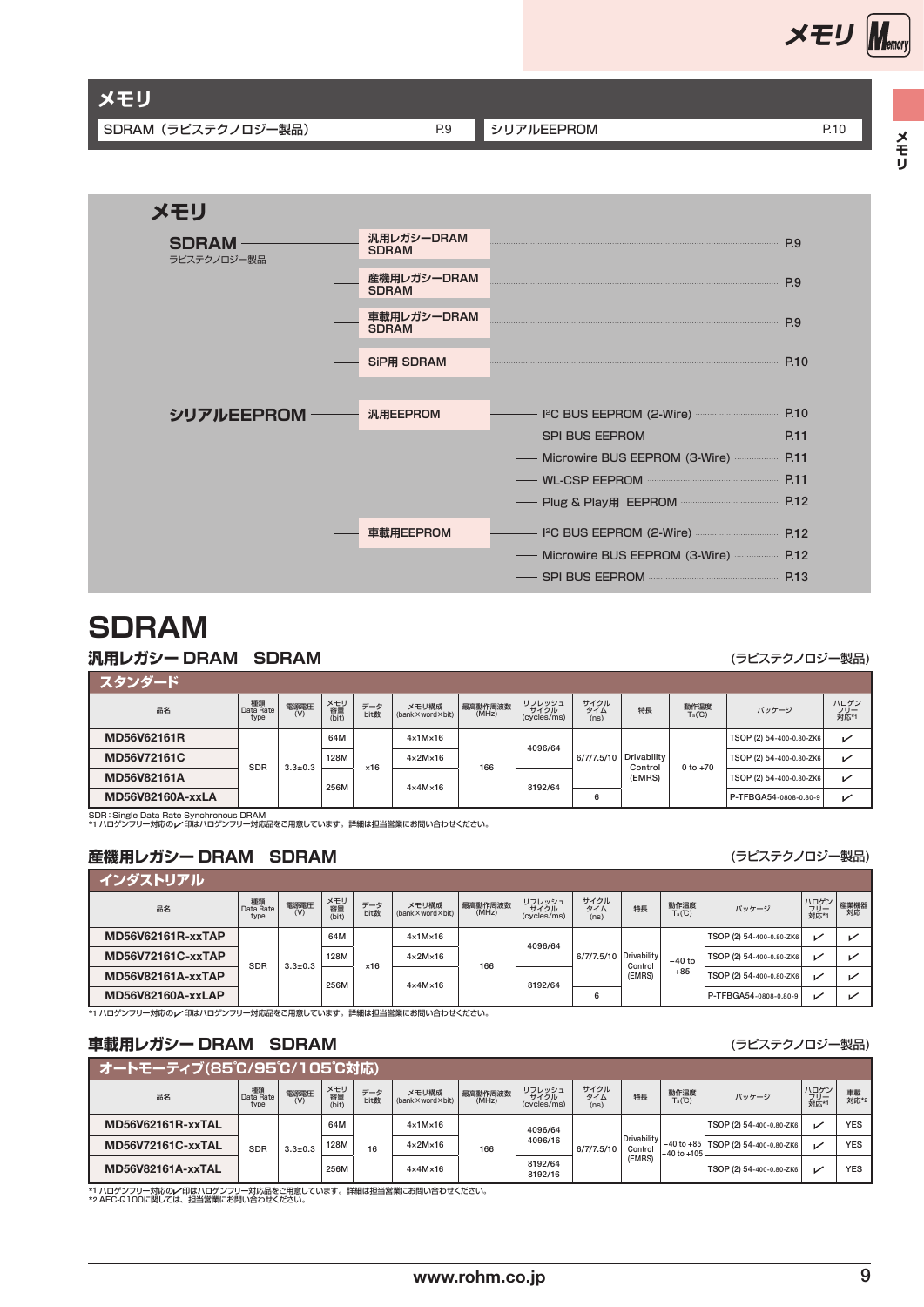<span id="page-1-0"></span>

# **SiP用 SDRAM** (ラピステクノロジー製品)

| スタンダード                   |               |                    |             |                                          |                  |                           |                 |                            |            |
|--------------------------|---------------|--------------------|-------------|------------------------------------------|------------------|---------------------------|-----------------|----------------------------|------------|
| 品名                       | 電源電圧<br>(V)   | メモリ<br>容量<br>(bit) | データ<br>bit数 | メモリ構成<br>$(bank \times word \times bit)$ | 最高動作周波数<br>(MHz) | リフレッシュサイクル<br>(cycles/ms) | サイクルタイム<br>(ns) | 動作温度<br>T <sub>j</sub> (℃) | 特長         |
| <b>MD56V62160R-xxWBP</b> | $3.3 \pm 0.3$ | 64M                | $\times 16$ | $4 \times 1$ M $\times 16$               | 166              | 4096/32                   | 6/7             | $-40$ to $+125$            | <b>KGD</b> |
| MD56V72160C-xxWBP        |               | 128M               |             | $4 \times 2M \times 16$                  |                  |                           | 6/7/7.5/10      |                            |            |

# **シリアルEEPROM**

# **汎用EEPROM**

|             | I <sup>2</sup> C BUS EEPROM(2-Wire) BR24Gxxx-3シリーズ(SCL周波数=400kHz)                |        |         |                          |          |                          |                            |                          |       |                |            |                |                          |                     |            |                   |                 |           |
|-------------|----------------------------------------------------------------------------------|--------|---------|--------------------------|----------|--------------------------|----------------------------|--------------------------|-------|----------------|------------|----------------|--------------------------|---------------------|------------|-------------------|-----------------|-----------|
|             |                                                                                  |        |         |                          |          | バッケージとサフィックス(接尾辞)        |                            |                          | 容量    | ビット構成          | 電源電圧       | 消費電流(Max)      |                          | 書き込み                | SCL<br>周波数 | 動作温度              | 書き換え            | データ<br>保持 |
|             | 品名                                                                               | SOP8   | SOP-J8  | SSOP-B8                  | TSSOP-B8 | MSOP8                    | TSSOP-<br>B <sub>8</sub> J | VS0N008X2030             | (bit) | (word×bit)     | (V)        | 動作時<br>(mA)    | 待機時<br>(A <sub>u</sub> ) | サイクル時間<br>(Max)(ms) | (Hz)       | (C)               | 回数<br>(回)       | (年)       |
|             | <b>BR24G01</b>                                                                   | $F-3$  | $FJ-3$  | $FV-3$                   | FVT-3    | FVM-3                    | FVJ-3                      | NUX-3                    | 1K    | $128\times8$   | 1.6 to 5.5 | $\overline{2}$ | $\overline{2}$           | 5                   | 400k       |                   |                 |           |
|             | <b>BR24G02</b>                                                                   | $F-3$  | $FJ-3$  | $FV-3$                   | FVT-3    | FVM-3                    | FVJ-3                      | NUX-3                    | 2K    | $256\times8$   | 1.6 to 5.5 | $\overline{2}$ | $\overline{2}$           | 5                   | 400k       |                   |                 |           |
|             | <b>BR24G04</b>                                                                   | $F-3$  | $FJ-3$  | $FV-3$                   | FVT-3    | FVM-3                    | FVJ-3                      | $NUX-3$                  | 4K    | $512\times8$   | 1.6 to 5.5 | $\overline{2}$ | $\overline{2}$           | 5                   | 400k       |                   |                 |           |
|             | <b>BR24G08</b>                                                                   | $F-3$  | $FJ-3$  | $FV-3$                   | FVT-3    | FVM-3                    | FVJ-3                      | NUX-3                    | 8K    | $1K \times 8$  | 1.6 to 5.5 | $\overline{2}$ | $\overline{2}$           | 5                   | 400k       |                   |                 |           |
|             | <b>BR24G16</b>                                                                   | $F-3$  | $FJ-3$  | $FV-3$                   | FVT-3    | FVM-3                    | FVJ-3                      | NUX-3                    | 16K   | $2K \times 8$  | 1.6 to 5.5 | $\overline{2}$ | $\overline{2}$           | 5                   | 400k       | $-40$ to<br>$+85$ | 10 <sup>6</sup> | 40        |
|             | <b>BR24G32</b>                                                                   | $F-3$  | $FJ-3$  | $FV-3$                   | FVT-3    | FVM-3                    | FVJ-3                      | NUX-3                    | 32K   | $4K \times 8$  | 1.6 to 5.5 | $\overline{2}$ | $\overline{2}$           | 5                   | 400k       |                   |                 |           |
|             | <b>BR24G64</b>                                                                   | $F-3$  | $FJ-3$  | $FV-3$                   | FVT-3    | FVM-3                    | FVJ-3                      | NUX-3                    | 64K   | 8K×8           | 1.6 to 5.5 | $\overline{2}$ | $\overline{2}$           | 5                   | 400k       |                   |                 |           |
|             | <b>BR24G128</b>                                                                  | $F-3$  | $FJ-3$  | $FV-3$                   | FVT-3    | FVM-3                    | FVJ-3                      | NUX-3                    | 128K  | $16K \times 8$ | 1.6 to 5.5 | 2.5            | $\overline{2}$           | 5                   | 400k       |                   |                 |           |
|             | <b>BR24G256</b>                                                                  | $F-3$  | $FJ-3$  | $FV-3$                   | FVT-3    | $\overline{\phantom{0}}$ | -                          | $\overline{\phantom{0}}$ | 256K  | $32K \times 8$ | 1.6 to 5.5 | 2.5            | $\overline{2}$           | 5                   | 400k       |                   |                 |           |
|             | I <sup>2</sup> C BUS EEPROM(2-Wire) BR24Gxxx-3Aシリーズ(SCL周波数=1MHz)                 |        |         |                          |          |                          |                            |                          |       |                |            |                |                          |                     |            |                   |                 |           |
|             | <b>BR24G01</b>                                                                   | $F-3A$ | FJ-3A   | $\overline{\phantom{a}}$ | FVT-3A   | FVM-3A                   | FVJ-3A                     | NUX-3A                   | 1K    | $128\times8$   | 1.7 to 5.5 | $\overline{2}$ | $\overline{2}$           | 5                   | 1M         |                   |                 |           |
|             | <b>BR24G02</b>                                                                   | $F-3A$ | FJ-3A   | $\overline{\phantom{0}}$ | FVT-3A   | FVM-3A                   | FVJ-3A                     | NUX-3A                   | 2K    | $256\times8$   | 1.7 to 5.5 | $\overline{2}$ | $\overline{2}$           | 5                   | 1M         |                   |                 |           |
|             | <b>BR24G04</b>                                                                   | $F-3A$ | FJ-3A   | -                        | FVT-3A   | FVM-3A                   | FVJ-3A                     | NUX-3A                   | 4K    | $512\times8$   | 1.7 to 5.5 | $\overline{2}$ | $\overline{2}$           | 5                   | 1M         | $-40$ to          | 10 <sup>6</sup> | 40        |
|             | <b>BR24G08</b>                                                                   | $F-3A$ | FJ-3A   | $\overline{\phantom{m}}$ | FVT-3A   | FVM-3A                   | FVJ-3A                     | NUX-3A                   | 8K    | $1K \times 8$  | 1.7 to 5.5 | $\overline{2}$ | $\overline{2}$           | 5                   | 1M         | $+85$             |                 |           |
|             | <b>BR24G16</b>                                                                   | $F-3A$ | FJ-3A   | -                        | FVT-3A   | FVM-3A                   | FVJ-3A                     | NUX-3A                   | 16K   | $2K \times 8$  | 1.7 to 5.5 | $\overline{2}$ | $\overline{2}$           | 5                   | 1M         |                   |                 |           |
|             | <b>BR24G512</b>                                                                  | $F-3A$ | FJ-3A   | -                        | FVT-3A   |                          |                            |                          | 512K  | 64K×8          | 1.7 to 5.5 | 4.5            | 3                        | 5                   | 1M         |                   |                 |           |
|             | <u>I<sup>2</sup>C BUS EEPROM(2-Wire) BR24Gxxx-5シリーズ(SCL周波数=1MHz、書き換え回数400万回)</u> |        |         |                          |          |                          |                            |                          |       |                |            |                |                          |                     |            |                   |                 |           |
|             | <b>BR24G32</b>                                                                   | $F-5$  | $FJ-5$  | $\overline{\phantom{0}}$ | $FVT-5$  | FVM-5                    | $\overline{\phantom{0}}$   | <b>NUX-5</b>             | 32K   | $4K \times 8$  | 1.6 to 5.5 | $\overline{2}$ | 2.5                      | 5                   | 1M         |                   |                 |           |
|             | <b>BR24G64</b>                                                                   | $F-5$  | $FJ-5$  | $\overline{\phantom{0}}$ | FVT-5    | FVM-5                    | -                          | NUX-5                    | 64K   | 8K×8           | 1.6 to 5.5 | $\overline{2}$ | 2.5                      | 5                   | 1M         | $-40$ to          | $4 \times 10^6$ | 200       |
|             | <b>BR24G128</b>                                                                  | $F-5$  | $FJ-5$  | -                        | FVT-5    | FVM-5                    |                            | NUX-5                    | 128K  | $16K \times 8$ | 1.6 to 5.5 | $\overline{2}$ | 2.5                      | 5                   | 1M         | $+85$             |                 |           |
|             | <b>BR24G256</b>                                                                  | $F-5$  | $FJ-5$  | $\overline{\phantom{0}}$ | $FVT-5$  | FVM-5                    |                            | NUX-5                    | 256K  | $32K\times8$   | 1.6 to 5.5 | $\overline{2}$ | 2.5                      | 5                   | 1M         |                   |                 |           |
|             | I <sup>2</sup> C BUS EEPROM(2-Wire) BR24Gxxx-5Aシリーズ(SCL周波数=1MHz、書き換え回数400万回)     |        |         |                          |          |                          |                            |                          |       |                |            |                |                          |                     |            |                   |                 |           |
| <b>New</b>  | <b>BR24G512</b>                                                                  | $F-5A$ | FJ-5A   | $\overline{\phantom{0}}$ | FVT-5A   | FVM-5A                   | $-$                        | $\overline{\phantom{0}}$ | 512K  | 64K×8          | 1.6 to 5.5 | 3              | 5                        | 3.5                 | 1M         | -40 to            |                 |           |
| <b>New/</b> | <b>BR24G1M</b>                                                                   | $F-5A$ | $FJ-5A$ | -                        | FVT-5A   |                          | $\overline{\phantom{0}}$   |                          | 1M    | 128K×8         | 1.7 to 5.5 | 3              | 5                        | 3.5                 | 1M         | $+85$             | $4 \times 106$  | 200       |
|             |                                                                                  |        |         |                          |          |                          |                            |                          |       |                |            |                |                          |                     |            |                   |                 |           |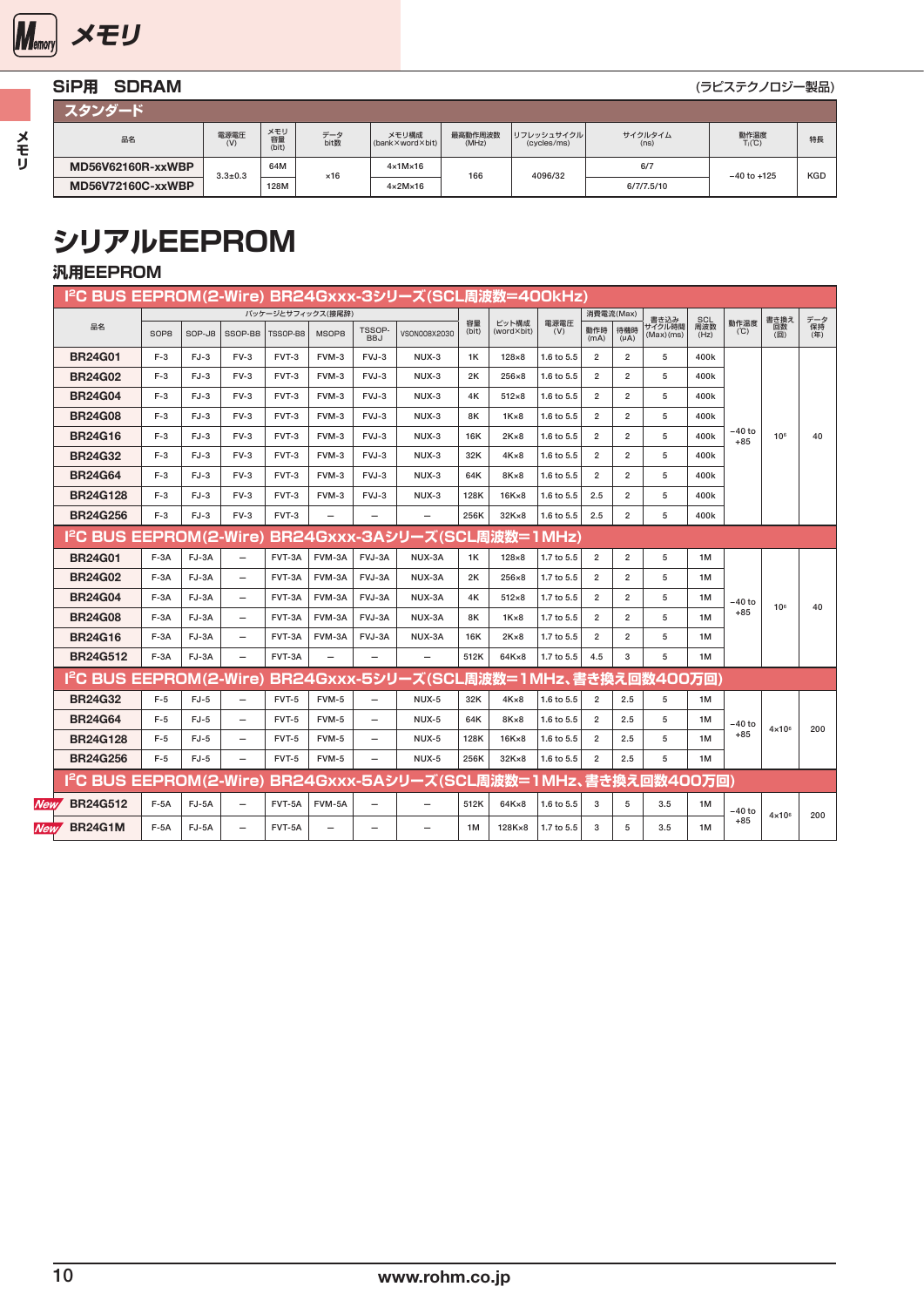<span id="page-2-0"></span>

| <b>SPI BUS EEPROM BR25Gxxx-3シリーズ</b>                                                                                               |                                            |                                      |                                     |                                   |                                     |             |                                 |             |             |                         |                     |                   |                 |           |
|------------------------------------------------------------------------------------------------------------------------------------|--------------------------------------------|--------------------------------------|-------------------------------------|-----------------------------------|-------------------------------------|-------------|---------------------------------|-------------|-------------|-------------------------|---------------------|-------------------|-----------------|-----------|
|                                                                                                                                    |                                            |                                      | バッケージとサフィックス(接尾辞)                   |                                   |                                     |             |                                 |             | 消費電流(Max)   |                         | 書き込み                | 動作温度              | 書き換え            | データ       |
| 品名                                                                                                                                 | SOP8                                       | SOP-J8                               | TSSOP-B8                            | MSOP8                             | <b>VSONOO8X2030</b>                 | 容量<br>(bit) | ビット構成<br>(word×bit)             | 電源電圧<br>(V) | 動作時<br>(mA) | 待機時<br>$(\mu A)$        | サイクル時間<br>(Max)(ms) | (C)               | 回数<br>(回)       | 保持<br>(年) |
| <b>BR25G320</b>                                                                                                                    | $F-3$                                      | $FJ-3$                               | FVT-3                               | FVM-3                             | NUX-3                               | 32K         | $4K \times 8$                   | 1.6 to 5.5  | 8           | $\overline{2}$          | 5                   |                   |                 |           |
| <b>BR25G640</b>                                                                                                                    | $F-3$                                      | $FJ-3$                               | FVT-3                               | FVM-3                             | NUX-3                               | 64K         | 8K×8                            | 1.6 to 5.5  | 8           | $\overline{2}$          | 5                   |                   |                 |           |
| <b>BR25G128</b>                                                                                                                    | $F-3$                                      | $FJ-3$                               | FVT-3                               | FVM-3                             | NUX-3                               | 128K        | $16K \times 8$                  | 1.6 to 5.5  | 8           | $\overline{2}$          | 5                   | $-40$ to          | 10 <sup>6</sup> | 100       |
| <b>BR25G256</b>                                                                                                                    | $F-3$                                      | $FJ-3$                               | FVT-3                               |                                   |                                     | 256K        | $32K \times 8$                  | 1.6 to 5.5  | 8           | $\overline{2}$          | 5                   | $+85$             |                 |           |
| <b>BR25G512</b>                                                                                                                    | $F-3$                                      | $FJ-3$                               | FVT-3                               |                                   | -                                   | 512K        | $64K \times 8$                  | 1.8 to 5.5  | 4           | $\mathbf{1}$            | 5                   |                   |                 |           |
| <b>BR25G1M</b>                                                                                                                     | $F-3$                                      | $FJ-3$                               |                                     |                                   |                                     | 1M          | 128K×8                          | 1.8 to 5.5  | 4           | 1                       | 5                   |                   |                 |           |
| Microwire BUS EEPROM(3-Wire) BR93Gxx-3/3A/3Bシリーズ                                                                                   |                                            |                                      |                                     |                                   |                                     |             |                                 |             |             |                         |                     |                   |                 |           |
| <b>BR93G46</b>                                                                                                                     | $F - 3*1/$<br>$F - 3A*2/$<br>$F - 3B^{*3}$ | $FJ-3*1/$<br>$FJ - 3A*2/$<br>FJ-3B*3 | FVT-3*1/<br>FVT-3A*2/<br>$FVT-3B*3$ | FVM-3*1/<br>FVM-3A*2/<br>FVM-3B*3 | NUX-3*1/<br>NUX-3A*2/<br>NUX-3B*3   | 1K          | 64×16<br>$(128\times8)$         | 1.7 to 5.5  | 3           | $\overline{2}$          | 5                   |                   |                 |           |
| <b>BR93G56</b>                                                                                                                     | $F - 3*1/$<br>$F - 3A*2$<br>$F - 3B^{*3}$  | $FJ - 3*1/$<br>$FJ-3A*2/$<br>FJ-3B*3 | FVT-3*1/<br>FVT-3A*2/<br>FVT-3B*3   | FVM-3*1/<br>FVM-3A*2/<br>FVM-3B*3 | NUX-3*1/<br>NUX-3A*2/<br>NUX-3B*3   | 2K          | 128×16<br>$(256 \times 8)$      | 1.7 to 5.5  | 3           | $\overline{\mathbf{c}}$ | 5                   |                   |                 |           |
| <b>BR93G66</b>                                                                                                                     | $F - 3*1/$<br>$F - 3A*2$<br>$F-3B*3$       | $FJ-3*1/$<br>$FJ-3A*2/$<br>FJ-3B*3   | FVT-3*1/<br>FVT-3A*2/<br>FVT-3B*3   | FVM-3*1/<br>FVM-3A*2/<br>FVM-3B*3 | $NUX-3*1/$<br>NUX-3A*2/<br>NUX-3B*3 | 4K          | 256×16<br>$(512\times8)$        | 1.7 to 5.5  | 3           | $\overline{2}$          | 5                   | $-40$ to<br>$+85$ | 10 <sup>6</sup> | 40        |
| <b>BR93G76</b>                                                                                                                     | $F - 3*1/$<br>$F - 3A*2/$<br>$F - 3B^{*3}$ | $FJ-3*1/$<br>$FJ-3A*2/$<br>FJ-3B*3   | FVT-3*1/<br>FVT-3A*2/<br>FVT-3B*3   | FVM-3*1/<br>FVM-3A*2/<br>FVM-3B*3 | NUX-3*1/<br>NUX-3A*2/<br>NUX-3B*3   | 8K          | 512×16<br>$(1K\times8)$         | 1.7 to 5.5  | 3           | $\overline{2}$          | 5                   |                   |                 |           |
| <b>BR93G86</b>                                                                                                                     | $F - 3*1/$<br>$F - 3A*2/$<br>$F - 3B^{*3}$ | $FJ-3*1/$<br>$FJ-3A*2/$<br>FJ-3B*3   | $FVT-3*1/$<br>FVT-3A*2/<br>FVT-3B*3 | FVM-3*1/<br>FVM-3A*2/<br>FVM-3B*3 | $NUX-3*1/$<br>NUX-3A*2/<br>NUX-3B*3 | 16K         | $1K \times 16$<br>$(2K\times8)$ | 1.7 to 5.5  | 3           | 2                       | 5                   |                   |                 |           |
| Microwire BUS EEPROM(3-Wire) BR93Gxx-3/3A/3Bシリーズ:*1 ORG PINへの入力により、ハードウェア的にデータbit形式の16bit/8bitの選択が可能 *2 1PINがCS PIN *3 3PINがCS PIN |                                            |                                      |                                     |                                   |                                     |             |                                 |             |             |                         |                     |                   |                 |           |

# Micro Wire BUS Pin Assignment







|            | <b>WL-CSP EEPROM</b>     |            |            |           |                 |                     |                    |                          |                          |                |            |                |                         |                     |                |           |
|------------|--------------------------|------------|------------|-----------|-----------------|---------------------|--------------------|--------------------------|--------------------------|----------------|------------|----------------|-------------------------|---------------------|----------------|-----------|
|            |                          |            | 容量         |           | バッケージ           |                     |                    |                          | ブルアップ                    | ビット構成          | 電源電圧       | 消費電流(Max)      |                         | 書き込み                | 動作温度           | データ       |
|            | 品名                       | I/F        | (bit)      | バッケージ名    | サイズ(mm)         | 厚さ<br>(mm)<br>(Max) | ボール<br>ビッチ<br>(mm) | 外装樹脂                     | 抵抗                       | (word×bit)     | (V)        | 動作時<br>(mA)    | 待機時<br>$(\mu A)$        | サイクル時間<br>(Max)(ms) | (C)            | 保持<br>(年) |
|            | <b>BU9833GUL-W</b>       | 2C         | 2K         | VCSP50L1  | x: 1.27 y: 1.50 | 0.55                | 0.5                | ↙                        | -                        | 256×8          | 1.7 to 5.5 | $\overline{2}$ | $\overline{2}$          | 5                   | $-40$ to $+85$ | 40        |
|            | <b>BU9847GUL-W</b>       | ${}^{12}C$ | 4K         | VCSP50L1  | x: 1.95 y: 1.06 | 0.55                | 0.5                | ↙                        | Ξ.                       | $512\times8$   | 1.7 to 5.5 | $\overline{2}$ | $\overline{2}$          | 5                   | $-40$ to $+85$ | 40        |
|            | <b>BU9889GUL-W</b>       | 2C         | 8K         | VCSP50L1  | x: 1.60 y: 1.00 | 0.55                | 0.5                | ↙                        | -                        | $1K \times 8$  | 1.7 to 5.5 | $\overline{2}$ | $\overline{2}$          | 5                   | $-40$ to $+85$ | 40        |
|            | <b>BRCB008GWZ-3</b>      | 12C        | 8K         | UCSP30L1  | x: 0.94 y: 0.94 | 0.33                | 0.4                | $\overline{\phantom{0}}$ | $\overline{\phantom{0}}$ | $1K \times 8$  | 1.7 to 3.6 | $\overline{2}$ | $\overline{2}$          | 5                   | $-40$ to $+85$ | 40        |
| <b>New</b> | BRCB016GWL-3U            | 2C         | 16K        | UCSP50L1  | x: 1.10 y: 1.15 | 0.55                | 0.4                | ↙                        | $\overline{\phantom{0}}$ | $2K \times 8$  | 1.7 to 3.6 | $\overline{2}$ | $\overline{2}$          | 5                   | $-40$ to $+85$ | 40        |
|            | BRCD016GWZ-3             | 12C        | 16K        | UCSP35L1  | x: 1.30 y: 0.77 | 0.40                | 0.4                | $\checkmark$             | Ξ.                       | $2K \times 8$  | 1.7 to 3.6 | $\overline{2}$ | $\overline{2}$          | 5                   | $-40$ to $+85$ | 40        |
|            | <b>BRCG016GWZ-3</b>      | 2C         | 16K        | UCSP30L1A | x: 0.82 y: 0.82 | 0.33                | 0.4                | ↙                        | Ξ.                       | $2K \times 8$  | 1.7 to 5.5 | $\overline{2}$ | $\overline{2}$          | 5                   | $-40$ to $+85$ | 40        |
|            | BRCF016GWZ-3             | 12C        | <b>16K</b> | UCSP30L1  | x: 0.86 y: 0.84 | 0.35                | 0.4                | $\overline{\phantom{0}}$ | Ξ.                       | $2K \times 8$  | 1.7 to 5.5 | $\overline{2}$ | $\overline{2}$          | 5                   | $-40$ to $+85$ | 40        |
|            | BRCA016GWZ-W             | 12C        | 16K        | UCSP30L1  | x: 1.30 y: 0.77 | 0.35                | 0.4                | $\overline{\phantom{0}}$ | $\overline{\phantom{0}}$ | $2K \times 8$  | 1.7 to 3.6 | $\overline{2}$ | $\overline{2}$          | 5                   | $-40$ to $+85$ | 40        |
|            | <b>BRCB032GWZ-3</b>      | 12C        | 32K        | UCSP30L1  | x: 1.45 y: 0.77 | 0.33                | 0.4                | $\overline{\phantom{0}}$ | -                        | $4K \times 8$  | 1.7 to 5.5 | $\overline{2}$ | $\overline{2}$          | 5                   | $-40$ to $+85$ | 40        |
|            | BRCH064GWZ-3             | 12C        | 64K        | UCSP30L1A | x: 1.50 y: 1.00 | 0.33                | 0.4                | $\checkmark$             | Ξ.                       | 8K×8           | 1.6 to 5.5 | $\overline{2}$ | $\overline{2}$          | 5                   | $-40$ to $+85$ | 40        |
|            | BRCB064GWZ-3             | 2C         | 64K        | UCSP30L1  | x: 1.50 y: 1.00 | 0.35                | 0.4                | $\overline{\phantom{0}}$ | <b>WP</b>                | 8K×8           | 1.6 to 5.5 | 3.9            | $\overline{2}$          | 5                   | $-40$ to $+85$ | 40        |
|            | BRCE064GWZ-3             | 12C        | 64K        | UCSP25L1  | x: 1.50 y: 1.00 | 0.30                | 0.4                | $\overline{\phantom{0}}$ | Ξ.                       | 8K×8           | 1.6 to 5.5 | $\overline{2}$ | $\overline{2}$          | 5                   | $-40$ to $+85$ | 40        |
|            | <b>BU9897GUL-W</b>       | 2C         | 128K       | VCSP50L2  | x: 2.44 y: 1.99 | 0.55                | 0.5                | ↙                        | Ξ.                       | $16K \times 8$ | 1.7 to 5.5 | 2.5            | $\overline{2}$          | 5                   | $-40$ to $+85$ | 40        |
|            | <b>BU9832GUL-W</b>       | SPI        | 8K         | VCSP50L2  | x: 2.09 y: 1.85 | 0.55                | 0.5                | ↙                        | Ξ.                       | $1K \times 8$  | 1.8 to 5.5 | 3              | $\overline{\mathbf{c}}$ | 5                   | $-40$ to $+85$ | 40        |
|            | <b>BU9829GUL-W</b>       | SPI        | 16K        | VCSP50L1  | x: 1.74 y: 1.65 | 0.55                | 0.5                | ↙                        | $\overline{\phantom{0}}$ | $2K \times 8$  | 1.6 to 3.6 | $\overline{2}$ | 1                       | 5                   | $-30$ to $+85$ | 10        |
|            | <b>BR25S128GUZ-W</b>     | SPI        | 128K       | VCSP35L2  | x: 2.00 y: 2.63 | 0.40                | 0.5                | ↙                        | Ξ.                       | $16K \times 8$ | 1.7 to 5.5 | $2^*$          | $\overline{2}$          | 5                   | $-40$ to $+85$ | 40        |
|            | <b>BU9891GUL-W</b>       | <b>MW</b>  | 4K         | VCSP50L1  | x: 1.60 y: 1.00 | 0.55                | 0.5                | ↙                        | $\overline{\phantom{0}}$ | 256×16         | 1.7 to 5.5 | 3              | $\overline{2}$          | 5                   | $-40$ to $+85$ | 40        |
|            | WL-CSP EEPROM: *Vcc=2.5V |            |            |           |                 |                     |                    |                          |                          |                |            |                |                         |                     |                |           |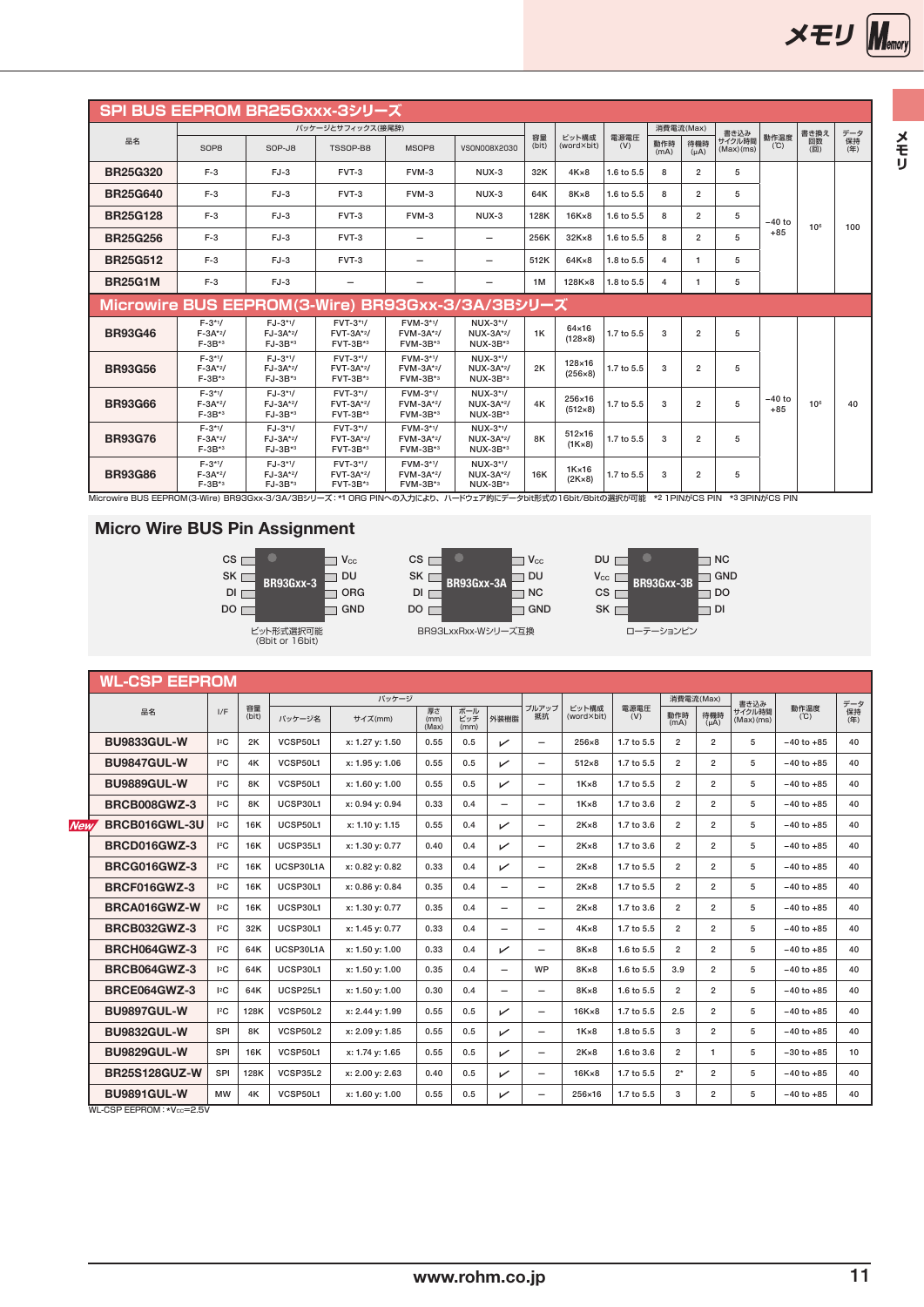<span id="page-3-0"></span>

メモリ

## **汎用EEPROM**

| Plug & Play用EEPROM メモリモジュール用 |              |                          |              |                           |                  |                |                 |          |                                                     |
|------------------------------|--------------|--------------------------|--------------|---------------------------|------------------|----------------|-----------------|----------|-----------------------------------------------------|
| 品名                           |              | バッケージとサフィックス(接尾辞)        | ビット構成        | 電源電圧                      | クロック周波数<br>(kHz) | 書き込み<br>サイクル時間 | 書き換え回数          | データ保持(年) | ライトプロテクト                                            |
|                              | TSSOP-B8     | VSON008X2030             | (word×bit)   | (V)                       |                  | (ms)           | (回)             |          |                                                     |
| <b>BR34L02</b>               | <b>FVT-W</b> | $\overline{\phantom{0}}$ | $256\times8$ | $1.7$ to $5.5$            | 100*1/400*2      |                | 10 <sup>6</sup> | 40       | Onetime ROM write protect                           |
| <b>BR34E02</b>               | FVT-3/FVT-W  | NUX-3/NUX-W              | $256\times8$ | 1.7 to 5.5/<br>1.7 to 3.6 | 400              |                | 10 <sup>6</sup> | 40       | Settable write protect<br>Onetime ROM write protect |

Plug & Play用EEPROM メモリモジュール用: \*1 Vcc=1.7 to 5.5V \*2 Vcc=2.5 to 5.5V

| Plug & Play用EEPROM ディスプレイ用 |             |    |                     |                          |      |      |                                |                                                     |                        |            |         |                |
|----------------------------|-------------|----|---------------------|--------------------------|------|------|--------------------------------|-----------------------------------------------------|------------------------|------------|---------|----------------|
| 品名                         |             |    |                     | バッケージとサフィックス(接尾辞)        |      |      |                                | 機能説明                                                | ビット構成                  | 電源電圧       | クロック周波数 | 書き込み<br>サイクル時間 |
|                            | <b>SOP8</b> |    | $SOP-JB$ $ SSOP-BB$ | S0P14                    |      |      | SSOP-B14 SSOP-B16 VSON008X2030 |                                                     | (word×bit)             | (V)        | (kHz)   | (ms)           |
| <b>BR24C21</b>             |             | FJ | <b>FV</b>           | $\overline{\phantom{a}}$ | -    | -    | -                              | Supports DDC1/DDC2<br>for displays                  | $128\times8$           | 2.5 to 5.5 | 100/400 | 10             |
| <b>BU9882</b>              |             |    |                     | F-W                      | FV-W | -    | -                              | Dual-port type compatible<br>with DDC2 for displays | $128\times8\times2$ ch | 2.5 to 5.5 | 100/400 | 10             |
| <b>BU9883</b>              |             |    |                     | -                        | -    | FV-W | -                              | 2Kbit×3ch EEPROM<br>for HDMI ports                  | 256x8x3ch              | 3.0 to 5.5 | 400     | 5              |
| <b>BU99022</b>             |             |    |                     |                          | -    | -    | NUX-3                          | 2Kbit×2ch type                                      | $256\times8\times2$ ch | 1.7 to 5.5 | 400     | 5              |

# **車載用EEPROM**

|             | 125℃動作 I <sup>2</sup> C BUS EEPROM(2-Wire) BR24Hxxx-5ACシリーズ |         |        |                         |          |                          |                          |                     |                 |             |            |                  |                         |                             |                    |                   |              |                             |                  |
|-------------|-------------------------------------------------------------|---------|--------|-------------------------|----------|--------------------------|--------------------------|---------------------|-----------------|-------------|------------|------------------|-------------------------|-----------------------------|--------------------|-------------------|--------------|-----------------------------|------------------|
|             |                                                             |         |        | バッケージとサフィックス(接尾辞)       |          |                          |                          | 容量                  | ビット構成           |             | 電源電圧       |                  | 消費電流(Max)               | 書き込み                        | 動作温度               | 書き換え              | データ保持        | ComfySIL™                   | 車載対応             |
|             | 品名                                                          | SOP8    | SOP-J8 | TSSOP-B8 MSOP8          |          | VSON008X2030             | VSONO8AX2030             | (bit)               | (word×bit)      |             | (V)        | 動作時<br>(mA)      | 待機時<br>$(\mu A)$        | サイクル時間<br>(Max)(ms)         | (C)                | 回数<br>(回)         | (年)          | 機能安全*1<br>カテゴリ              | AEC-Q100         |
| <b>New</b>  | <b>BR24H01</b>                                              | F-5AC   | FJ-5AC | <b>FVT-5AC FVM-5AC</b>  |          |                          | ANUX-5AC                 | 1K                  | $128\times8$    |             | 1.7 to 5.5 | 1.7              | 10                      | 3.5                         |                    |                   |              | FSs                         |                  |
| New.        | <b>BR24H02</b>                                              | F-5AC   | FJ-5AC | <b>FVT-5AC FVM-5AC</b>  |          | $\qquad \qquad -$        | ANUX-5AC                 | 2K                  | $256\times8$    |             | 1.7 to 5.5 | 1.7              | 10                      | 3.5                         |                    |                   |              | FSs                         |                  |
| New,        | <b>BR24H04</b>                                              | F-5AC   | FJ-5AC | <b>FVT-5AC FVM-5AC</b>  |          | $\overline{\phantom{m}}$ | ANUX-5AC                 | 4K                  | $512\times8$    |             | 1.7 to 5.5 | 1.7              | 10                      | 3.5                         |                    |                   |              | FSs                         |                  |
| New.        | <b>BR24H08</b>                                              | F-5AC   | FJ-5AC | <b>FVT-5AC FVM-5AC</b>  |          |                          | ANUX-5AC                 | 8K                  | $1K \times 8$   |             | 1.7 to 5.5 | 1.7              | 10                      | 3.5                         |                    |                   |              | <b>FSs</b>                  |                  |
| <b>New</b>  | <b>BR24H16</b>                                              | $F-5AC$ | FJ-5AC | <b>FVT-5AC FVM-5AC</b>  |          | $\overline{\phantom{0}}$ | ANUX-5AC                 | 16K                 | $2K \times 8$   |             | 1.7 to 5.5 | 1.7              | 10                      | 3.5                         | $-40$ to           |                   |              | <b>FSs</b>                  |                  |
|             | <b>BR24H32</b>                                              | F-5AC   | FJ-5AC | FVT-5AC FVM-5AC NUX-5AC |          |                          | $\overline{\phantom{0}}$ | 32K                 | $4K \times 8$   |             | 1.7 to 5.5 | 1.7              | 10                      | 3.5                         | $+125$             | $4 \times 10^6$   | 100          | FSs                         | <b>YES</b>       |
| <b>New/</b> | <b>BR24H64</b>                                              | F-5AC   | FJ-5AC | FVT-5AC FVM-5AC NUX-5AC |          |                          | $\overline{\phantom{0}}$ | 64K                 | 8K×8            |             | 1.7 to 5.5 | 1.7              | 10                      | 3.5                         |                    |                   |              | FSs                         |                  |
|             | <b>BR24H128</b>                                             | F-5AC   | FJ-5AC | FVT-5AC FVM-5AC NUX-5AC |          |                          | $\overline{\phantom{0}}$ | 128K                | $16K \times 8$  |             | 1.7 to 5.5 | 1.7              | 10                      | 3.5                         |                    |                   |              | FSs                         |                  |
|             | <b>BR24H256</b>                                             | F-5AC   | FJ-5AC | FVT-5AC FVM-5AC NUX-5AC |          |                          | $\qquad \qquad -$        | 256K                | $32K \times 8$  |             | 1.7 to 5.5 | 1.7              | 10                      | 3.5                         |                    |                   |              | FSs                         |                  |
| <b>New</b>  | <b>BR24H1M</b>                                              | F-5AC   |        | FJ-5AC FVT-5AC          |          |                          | $\overline{a}$           | 1M                  | $128K \times 8$ |             | 2.5 to 5.5 | 3                | 20                      | 3.5                         |                    |                   |              | FSs                         |                  |
|             | 105℃動作 I <sup>2</sup> C BUS EEPROM(2-Wire) BR24Axx-WMシリーズ   |         |        |                         |          |                          |                          |                     |                 |             |            |                  |                         |                             |                    |                   |              |                             |                  |
|             |                                                             |         |        | バッケージとサフィックス(接尾辞)       |          |                          |                          |                     |                 |             |            | 消費電流(Max)        |                         |                             |                    |                   |              |                             |                  |
|             | 品名                                                          | SOP8    |        | SOP-J8                  |          | MSOP8                    | 容量<br>(bit)              | ビット構成<br>(word×bit) |                 | 電源電圧<br>(V) |            | 動作時              | 待機時                     | 書き込み<br>サイクル時間<br>(Max)(ms) | 動作温度<br>(C)        | 書き換え<br>回数<br>(回) | データ保持<br>(年) | ComfySIL™<br>機能安全*1<br>カテゴリ | 車載対応<br>AEC-Q100 |
|             | <b>BR24A01A</b>                                             | F-WM    |        | FJ-WM                   |          |                          | 1K                       | $128\times8$        |                 | 2.5 to 5.5  |            | (mA)<br>2        | $(\mu A)$<br>2          | 5                           |                    |                   |              | FSs                         |                  |
|             | <b>BR24A02</b>                                              | F-WM    |        | FJ-WM                   |          | <b>FVM-WM</b>            | 2K                       | $256\times8$        |                 | 2.5 to 5.5  |            | $\overline{c}$   | $\overline{\mathbf{2}}$ | 5                           |                    |                   |              | FSs                         |                  |
|             | <b>BR24A04</b>                                              | F-WM    |        | FJ-WM                   |          |                          | 4K                       | $512\times8$        |                 | 2.5 to 5.5  |            | 2                | 2                       | 5                           |                    |                   |              | FSs                         |                  |
|             | <b>BR24A08</b>                                              | F-WM    |        | FJ-WM                   |          | $\overline{\phantom{0}}$ | 8K                       | $1K \times 8$       |                 | 2.5 to 5.5  |            | $\overline{2}$   | $\overline{2}$          | 5                           | $-40$ to           | 10 <sup>6</sup>   | 40           | <b>FSs</b>                  | <b>YES</b>       |
|             |                                                             |         |        |                         |          |                          |                          |                     |                 |             |            |                  |                         |                             | $+105$             |                   |              |                             |                  |
|             | <b>BR24A16</b>                                              | F-WM    |        | FJ-WM                   |          | $\overline{\phantom{0}}$ | 16K                      | $2K \times 8$       |                 | 2.5 to 5.5  |            | $\overline{2}$   | $\overline{2}$          | 5                           |                    |                   |              | FSs                         |                  |
|             | <b>BR24A32</b>                                              | F-WM    |        |                         |          | $\overline{\phantom{0}}$ | 32K                      | $4K \times 8$       |                 | 2.5 to 5.5  |            | 3                | $\overline{2}$          | 5                           |                    |                   |              | FSs                         |                  |
|             | <b>BR24A64</b>                                              | F-WM    |        |                         |          |                          | 64K                      | 8K×8                |                 | 2.5 to 5.5  |            | 3                | $\overline{2}$          | 5                           |                    |                   |              | FSs                         |                  |
|             | 85℃動作 I <sup>2</sup> C BUS EEPROM(2-Wire) BR24Txx-3AMシリーズ   |         |        |                         |          |                          |                          |                     |                 |             |            |                  |                         |                             |                    |                   |              |                             |                  |
|             | 品名                                                          |         |        | バッケージとサフィックス(接尾辞)       |          |                          | 容量<br>(bit)              | ビット構成<br>(word×bit) |                 | 電源電圧<br>(V) |            | 消費電流(Max)<br>動作時 | 待機時                     | 書き込み<br>サイクル時間              | 動作温度<br>(C)        | 書き換え<br>回数        | データ保持<br>(年) | ComfySIL™<br>機能安全*1         | 車載対応<br>AEC-Q100 |
|             |                                                             | SOP8    |        | SOP-J8                  |          | TSSOP-B8                 |                          |                     |                 |             |            | (mA)             | $(\mu A)$               | (Max)(ms)                   |                    | (回)               |              | カテゴリ                        |                  |
|             | <b>BR24T512</b>                                             | F-3AM   |        | FJ-3AM                  |          | FVT-3AM                  | 512K                     | $64K \times 8$      |                 | 1.7 to 5.5  |            | 4.5              | 3                       | 5                           | $-40$ to<br>$+85$  | 10 <sup>6</sup>   | 40           | FSs                         | <b>YES</b>       |
|             | <b>BR24T1M</b>                                              | F-3AM   |        | FJ-3AM                  |          |                          | 1M                       | 128K×8              |                 | 1.7 to 5.5  |            | 4.5              | 3                       | 5                           |                    |                   |              | FSs                         |                  |
|             | 125℃動作 Microwire BUS EEPROM(3-Wire)                         |         |        |                         |          |                          |                          |                     |                 |             |            | BR93Hxx-2Cシリーズ   |                         |                             |                    |                   |              |                             |                  |
|             | 品名                                                          |         |        | バッケージとサフィックス(接尾辞)       |          |                          | 容量                       | ビット構成               |                 | 電源電圧        |            | 消費電流(Max)        |                         | 書き込み<br>サイクル時間              | 動作温度               | 書き換え<br>回数        | データ保持        | ComfySIL™<br>機能安全*1         | 車載対応             |
|             |                                                             | SOP8    | SOP-J8 |                         | TSSOP-B8 | MSOP8                    | (bit)                    | (word×bit)          |                 | (V)         |            | 動作時<br>(mA)      | 待機時<br>$(\mu A)$        | (Max)(ms)                   | (C)                | (回)               | (年)          | カテゴリ                        | AEC-Q100         |
|             | <b>BR93H46</b>                                              | RF-2C   | RFJ-2C |                         | RFVT-2C  | RFVM-2C                  | 1K                       | 64×16               |                 | 2.5 to 5.5  |            | 3                | 10                      | 4                           |                    |                   |              | FSs                         |                  |
|             | <b>BR93H56</b>                                              | RF-2C   | RFJ-2C |                         | RFVT-2C  | RFVM-2C                  | 2K                       | 128×16              |                 | 2.5 to 5.5  |            | 3                | 10                      | 4                           |                    |                   |              | FSs                         |                  |
|             | <b>BR93H66</b>                                              | RF-2C   | RFJ-2C |                         | RFVT-2C  | RFVM-2C                  | 4K                       | 256×16              |                 | 2.5 to 5.5  |            | 3                | 10                      | 4                           | $-40$ to<br>$+125$ | 106               | 100          | <b>FSs</b>                  | <b>YES</b>       |
|             | <b>BR93H76</b>                                              | RF-2C   | RFJ-2C |                         | RFVT-2C  | RFVM-2C                  | 8K                       | $512\times16$       |                 | 2.5 to 5.5  |            | 3                | 10                      | 4                           |                    |                   |              | <b>FSs</b>                  |                  |
|             | <b>BR93H86</b>                                              | RF-2C   | RFJ-2C |                         | RFVT-2C  | RFVM-2C                  | <b>16K</b>               | $1K \times 16$      |                 | 2.5 to 5.5  |            | 3                | 10                      | $\overline{4}$              |                    |                   |              | <b>FSs</b>                  |                  |
|             | I 05℃動作 Microwire BUS EEPROM(3-Wire) BR93Axx-WMシリーズ         |         |        |                         |          |                          |                          |                     |                 |             |            |                  |                         |                             |                    |                   |              |                             |                  |
|             | 品名                                                          |         |        | バッケージとサフィックス(接尾辞)       |          |                          | 容量                       | ビット構成               |                 | 電源電圧        |            | 消費電流(Max)        |                         | 書き込み<br>サイクル時間              | 動作温度               | 書き換え<br>回数        | 一夕保持         | ComfySIL™<br>機能安全*1         | 車載対応             |
|             |                                                             | SOP8    | SOP-J8 |                         | TSSOP-B8 | MSOP8                    | (bit)                    | (word×bit)          |                 | (V)         |            | 動作時<br>(mA)      | 待機時<br>$(\mu A)$        | (Max)(ms)                   | (C)                | (回)               | (年)          | カテゴリ                        | AEC-Q100         |
|             | <b>BR93A46</b>                                              | RF-WM   | RFJ-WM |                         |          | RFVT-WM RFVM-WM          | 1K                       | 64×16               |                 | 2.5 to 5.5  |            | 3                | 2                       | 5                           |                    |                   |              | FSs                         |                  |
|             | <b>BR93A56</b>                                              | RF-WM   | RFJ-WM |                         |          | RFVT-WM RFVM-WM          | 2K                       | 128×16              |                 | 2.5 to 5.5  |            | 3                | $\overline{2}$          | 5                           |                    |                   |              | FSs                         |                  |
|             | <b>BR93A66</b>                                              | RF-WM   | RFJ-WM |                         |          | RFVT-WM RFVM-WM          | 4K                       | 256×16              |                 | 2.5 to 5.5  |            | 3                | 2                       | 5                           | $-40$ to<br>+105   | 10 <sup>6</sup>   | 40           | FSs                         | <b>YES</b>       |
|             | <b>BR93A76</b>                                              | RF-WM   | RFJ-WM |                         |          | RFVT-WM RFVM-WM          | 8K                       | $512\times16$       |                 | 2.5 to 5.5  |            | 3                | $\overline{2}$          | 5                           |                    |                   |              | FSs                         |                  |
|             | <b>BR93A86</b>                                              | RF-WM   | RFJ-WM |                         |          | RFVT-WM RFVM-WM          | 16K                      | $1K \times 16$      |                 | 2.5 to 5.5  |            | 3                | $\overline{2}$          | 5                           |                    |                   |              | FSs                         |                  |

◎ComfySIL™は、ローム株式会社の商標または登録商標です。<br>\*1「ComfySIL™機能安全カテゴリ」の詳細については表紙の裏面をご覧ください。